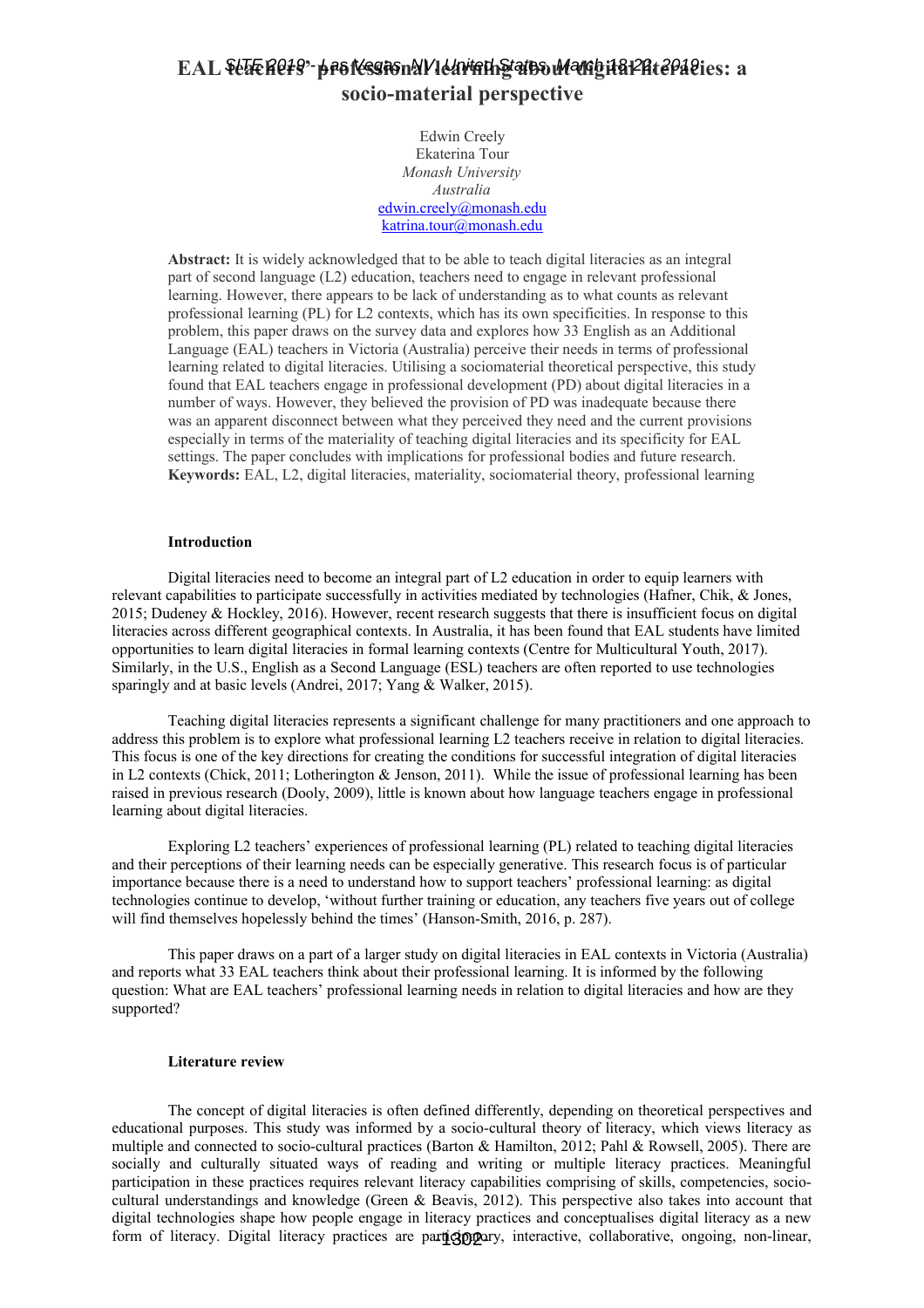highly multimodal and creative (Jones & Hafner, 2012). Digital literacy practices are complex and require 'not just technical skills, but perhaps more importantly, an awareness of the social practices that surround the appropriate use of new technologies' (Dudeney & Hockley, 2016, p.167).

The inclusion of digital literacies in language teacher education and professional learning has been advocated for some time now (Chick, 2011; Lotherington & Jenson, 2011). However, empirical research about in-service L2 teachers' professional learning is scarce. This is not surprising given the comparative novelty of digital literacies in L2 learning (Towndrow & Pereira, 2018). Recent research on digital literacies within mainstream EAL contexts suggests that little improvement has been made over many decades and that traditional forms of professional learning such as workshops and conferences tend to prevail (Jacobson, 2016). System-initiated one-off expert-run professional development events are often 'closely tied to a mono-modal, print focussed paradigm' (Gardiner, Cumming-Potvin & Hesterman, 2013, p. 357) or 'functional grammar' (Honan, 2012, p. 83) implying that teachers have limited opportunities to learn how to effectively teach digital literacies. This is despite a body of research which provides clear recommendations about potentially useful professional development approaches and formats for in-service teachers that focus on digital literacies (Hanson-Smith, 2016; Summey, 2013).

## **Theoretical framework**

In order to understand the professional learning experiences and perceived needs of EAL teachers, concepts from socio-material theory are employed. Sociomaterial theory is about understanding the relationships and intersections between the social and material worlds (including technologies), especially as enacted in everyday life in institutions and organisations (Orlikowski, 2010).

As such, materiality must be accounted for in terms of the construction of networks and practices that are inhabited by human and are often dependent on the design of spaces in which material objects (artefacts) and humans interact (Cruickshank & Trivedi, 2017). Technologies, for instance, are relationally central to both social and institutional processes and to the creation of significance and meaning for humans (Barad, 2003, 2007). In effect, technologies and the materiality of being in the world are not separate but integral to the meanings that humans construct and to their agency in creating knowledge (Orlikowski & Scott, 2008). This deep and interactive set of connections is schematised in Figure 1, with the material being at the centre (or the pivot) of the meaning-making and communicative exchanges.



Figure 1: Core aspects of sociomaterial theory

Put simply, people interact with and form meaning from with the 'stuff'' of their worlds, including tools, technologies, bodies, actions and objects, texts and discourses (Fenwick, Edwards, & Sawchul, 2011). This 'stuff' has significance and presence in the so-called digital age in which there is an expectation that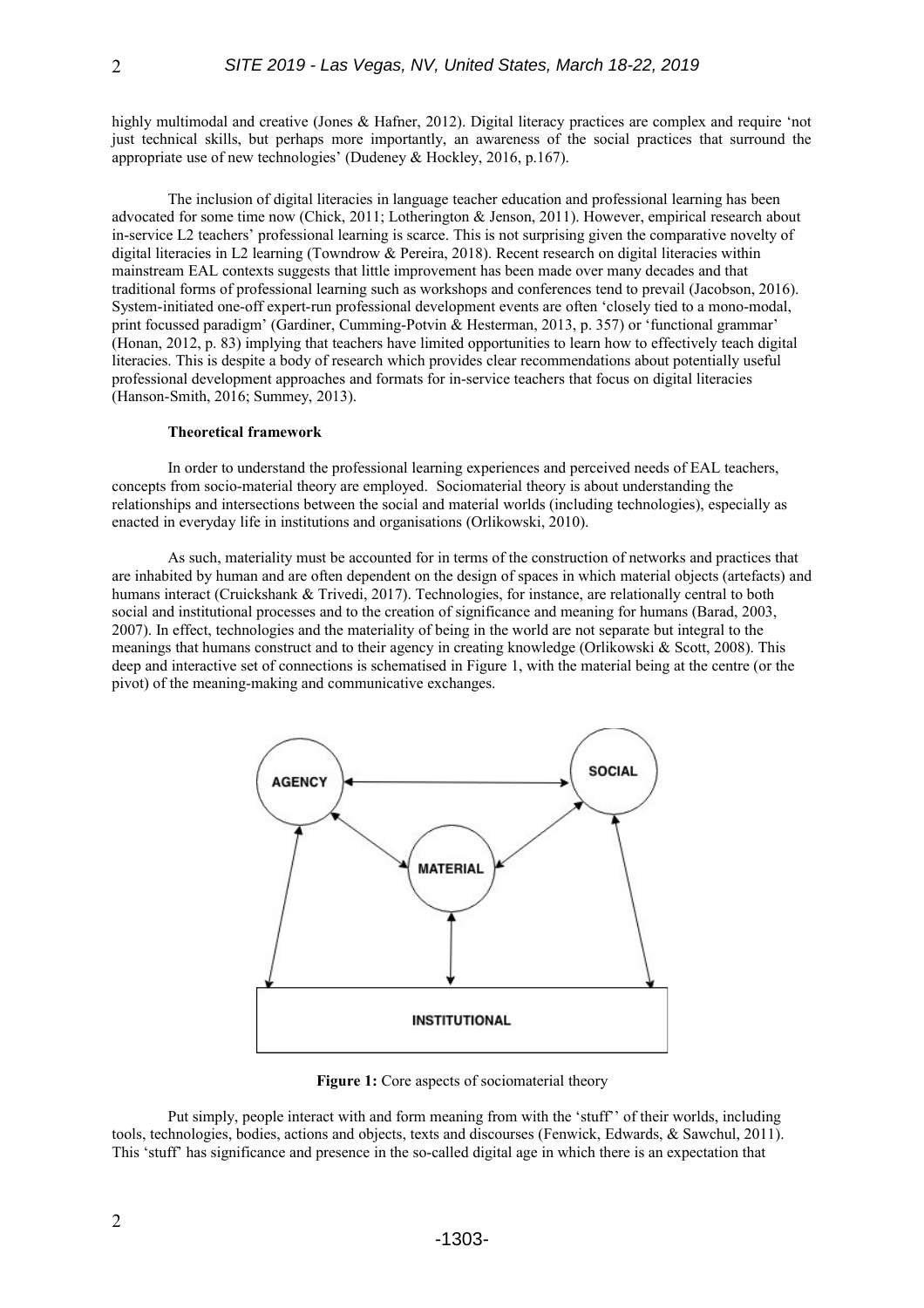technologies will be employed in teaching and learning in innovative ways that enhance learning. It is also connected to the outcomes and productivity of institutions.

# **Methodology**

The participants of this study were 33 EAL teachers across a range of schools from Victoria (Australia) who completed an online survey. This survey contained 23 items in five sections, including multiple choice, Likert-type questions, and open-ended qualitative items. This paper analyses the data generated in Section 5 of the survey about professional learning, which consisted of three items outlined in Table 1.

# **Table 1. Items in survey section 5 (Professional learning)**

| Item                                                                                                 | Response format |
|------------------------------------------------------------------------------------------------------|-----------------|
| Do you feel you have received adequate formal professional development on digital<br>literacies?     | Yes/no          |
| Describe the professional learning you have received on digital literacies (formal and<br>linformal) | Open-ended      |
| What help would you like to receive on teaching digital literacies in EAL contexts?                  | Open-ended      |

Item 1 was adapted from a prior study by Hutchison and Reinking (2011) on technology use in literacy and language arts. Additional two open-ended items were added to gain further insights into teachers' experiences with relevant professional learning and their professional needs associated with teaching digital literacies in EAL contexts.

# **Survey analysis and findings**

In this section we offer description and analysis of selected survey data about EAL teachers' understandings of what is provided in different forms of professional learning, the quality of these provisions, and also their perceptions of their professional learning needs. The analysis is framed around the core aspects of sociomaterial theory discussed above. This theory is also used as an interpretive lens to understand the data.

# 1. **Materiality and engaging in forms of professional learning**

Most of the 33 participants in this study, reported that they engaged in professional learning related to digital literacies and they shared a number of examples in their responses. The analysis of the data through a sociomaterial lens identified three main forms of professional learning: (1) institutional learning, (2) social learning, and (3) self-directed learning (driven by teacher agency) - with the material dimension conceived as being central to all forms.

# *Institutional learning*

The examples of institutional professional learning were the most evident in the data set (14). This form of learning is usually associated with formal learning typically generated by either an outside authority as registered training organisations (RTOs) that provide PD or by the participants' schools.

The data suggests that there was considerable focus on digital literacies in terms of what institutions provided, with a number of participants mentioning this specifically. One participant noted the ongoing nature of PL apparently supported by the teacher's school: "I have received formal... training and participated in a number of professional development sessions on digital literacies throughout my teaching career".

Clearly there is a perception of overt institutional support for PD. There was also considerable focus on competence with digital technologies and particular apps and software, though there is little indication that this is EAL specific. However, other participants pointed to the lack of PD: "I have had very little PD in this area", "a few PDs" and experienced "a few workshops only". Evidently, PD provision could be characterised as generally in place, though uneven across different school contexts.

In terms of the materiality of these institutionally driven PD offerings, there was considerable reference to quite specific digital objects and resources in the survey. Responses included the following: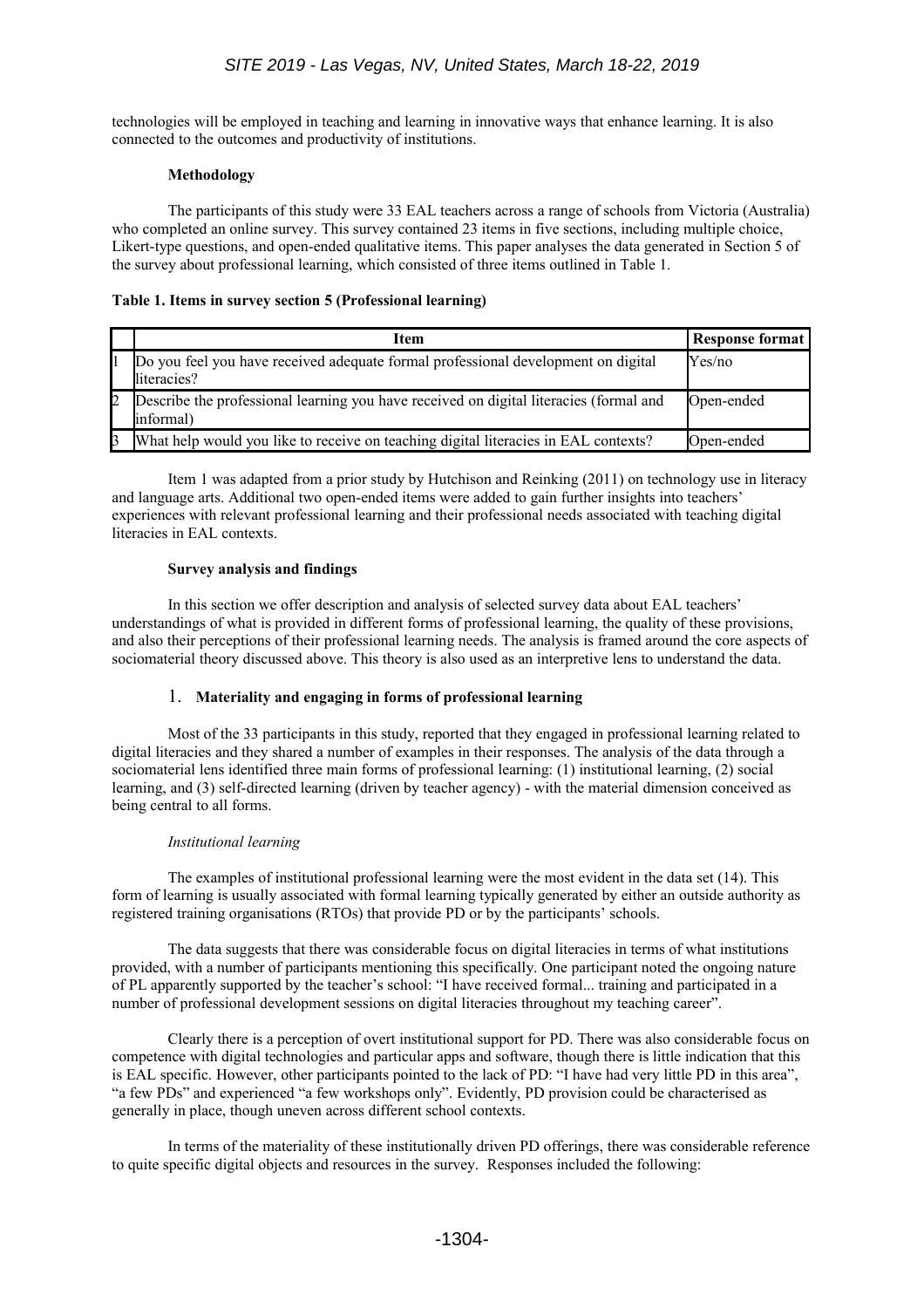*I attended a PD on differentiation through digital literacies. I have been shown how to use the interactive whiteboard and google classroom.*

*[PD on] using Kahoot for quizzes.* 

*OneNote, blogging (one lesson).*

*PD for using Blackboard, Canvas, Google Docs, Padlet (participant 14)*

These responses point to awareness of specific digital material resources that might be applicable to an EAL classroom. However, there is no indication of the pedagogical framework needed to implement such resources and how they might be used effectively in an EAL context.

#### *Social learning*

The social aspect of understanding and learning about digital literacies is about connections with colleagues within institutional contexts and includes mentoring and sharing about digital literacies and the resourcing for teaching and learning in EAL classrooms.

One participant wrote about "Forums as well as in house sharing ", whilst others noted "some instruction from other teachers" and that they "learnt a lot from other teachers" or had received "informal snippets" about digital literacies. In terms of mentoring, another participant observed the following: "I have received... informal training… throughout my teaching career". This focus on the importance of mentoring practices around digital literacies is supported by another teacher, who wrote: "I am currently receiving one-toone mentoring for approx 2 hours per week in class for 6 weeks". One teacher pointed to more formal mentoring and in-house teaching: "Usually from peers (in our own school) who conduct sessions in times that suit staff after school".

In these responses there is a focus on the provision of PD in the form of collegial practices. This did not include detail about the content of the learning or about the place of the material needs of EAL teachers.

#### *Self-directed learning*

Self-directed PD points to independent learning explorations or autonomous personal learning about digital literacies. Such self-directedness suggests the importance of agency and perception of need by EAL teachers. In the survey there is some indication of self-directed learning in terms of digital literacies. The range of responses to the survey included the following:

*I am completely self-taught as I'm an early adopter.*

*My own professional reading.*

*I expand on this in my own time.*

*Most of it is self-taught as there is just never enough time for formal professional development.*

Outside of the provisions of schools and peer-to-peer learning within school, there is reasonable indication of self-learning and reflexivity about digital literacies. It is not fully clear whether this self-initiated learning is supplementary to more formal provisions. Nor is there any specificity about the content of the learning. There were two responses that pointed to non-educational industries as the source of self-initiated PL.: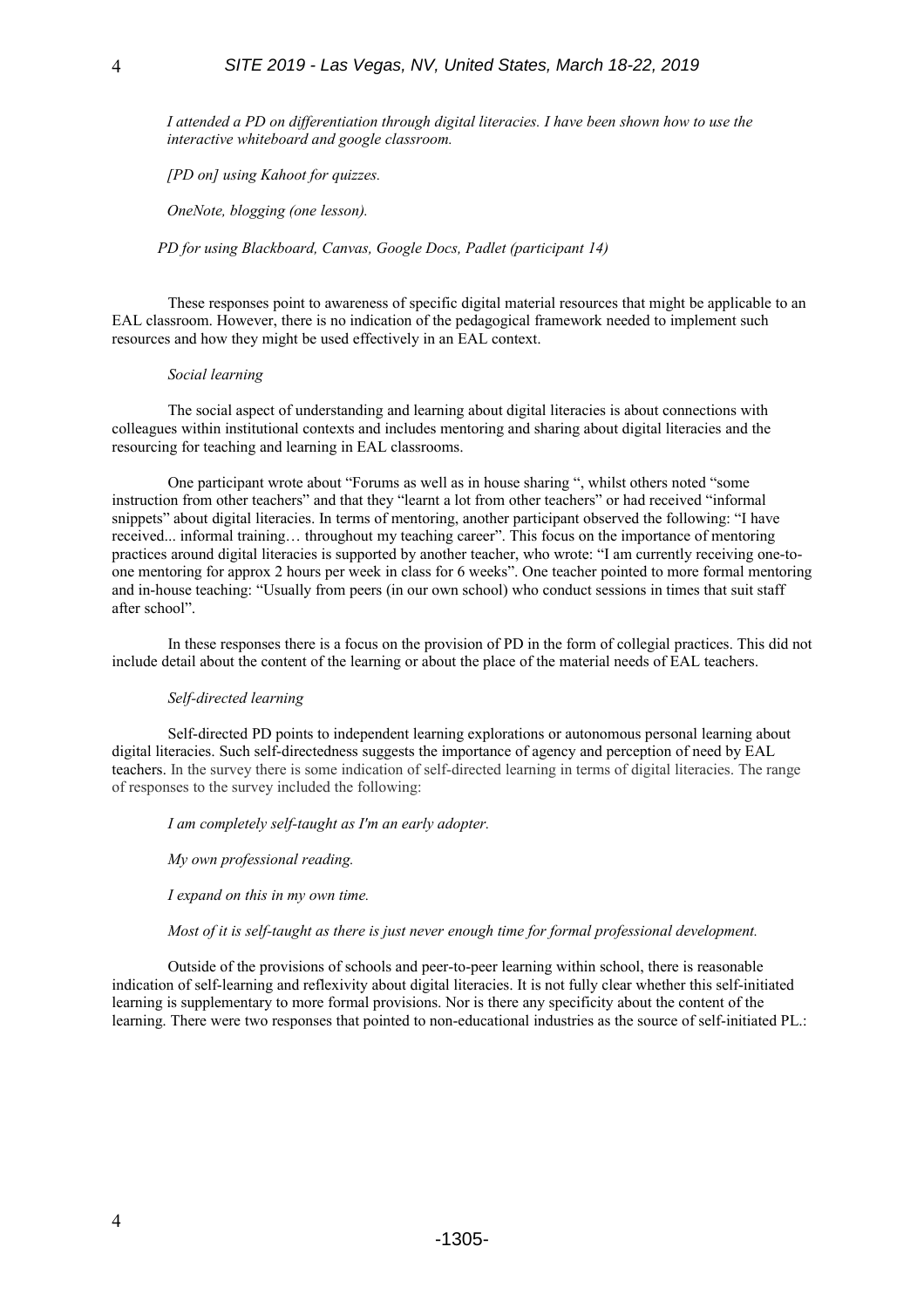# *SITE 2019 - Las Vegas, NV, United States, March 18-22, 2019*

*I have attended my own sessions (digital camera classes and use of digital literacies for students with learning difficulties).*

*All my digital learning was brought with me from my prior work in the printing industry.*

 In these cases, prior learning seems important in these teachers' understandings of what digital competencies they bring to the EAL teaching space, though the specificity of the digital skills and understanding can only be inferred from the responses.

# 2. **Quality of professional learning**

Another aspect of the survey were perceptions about the quality of the professional learning provided for EAL teachers. Three-quarters of participants did not feel that their formal profession learning about digital literacies is adequate. The reasons given for this apparent dissatisfaction with the quality of the PL included the following: (1) quantity of PL allocation and (2) specificity of the PD.

For examples, participants wrote about having "very little PD in this area" and that there was "just never enough time for formal professional development." The last quote suggests an issue with the allocations of time release for teachers to do PD about digital literacies. A lack of specificity appears to be a general concern in this data set. Two participants noted this by writing the following:

## *Presentation from DEECD employee - general information*

## *Not specifically for EAL learners*

This feedback suggests that PD provisions, especially formal institutional provisions, may lack the highly specific and discipline-oriented focus needed by EAL teachers.

On the other hand, there were also some positive comments about the quality of the provisions for PD. One participant wrote: "At our large organisation we have workshops and introducing new tools into the classroom. They are helpful and I adopt them as quickly as possible". And another noted that "inhouse at school - very good pd esp with Google suite". As in previous descriptions of PD offerings the specific application of this learning about digital technologies to the classroom needs of teachers is not spelt out.

# 3. **Teachers' perceived needs**

A second focus of the survey was about EAL teachers' perceptions of what they needed in terms of PD about digital literacies (as seen in Item 3, Table 1). One of the more significant needs as reported by teachers in this survey is about practical strategies and supporting teaching resources orientated to EAL classrooms. One respondent wrote: "I would like more real support for EAL teachers from DET [Department of Education and Training], not just "information" but real resources which are ready to use. There are very few EAL resources which actually suit the current curriculum". Other responses included the following:

#### *Shared best practice and strategies*

*Pedagogical approaches*

*More examples of what others have used.* 

*Recommendations from others with opportunity to practise*

*Examples how to teach would be good*

*Practical advice on actual lessons and their benefits.*

*Ideas. Articles. Worksheets. Recommendations of programs/apps and how they can be incorporated in EAL class.* 

*New arrival specific apps and activities.*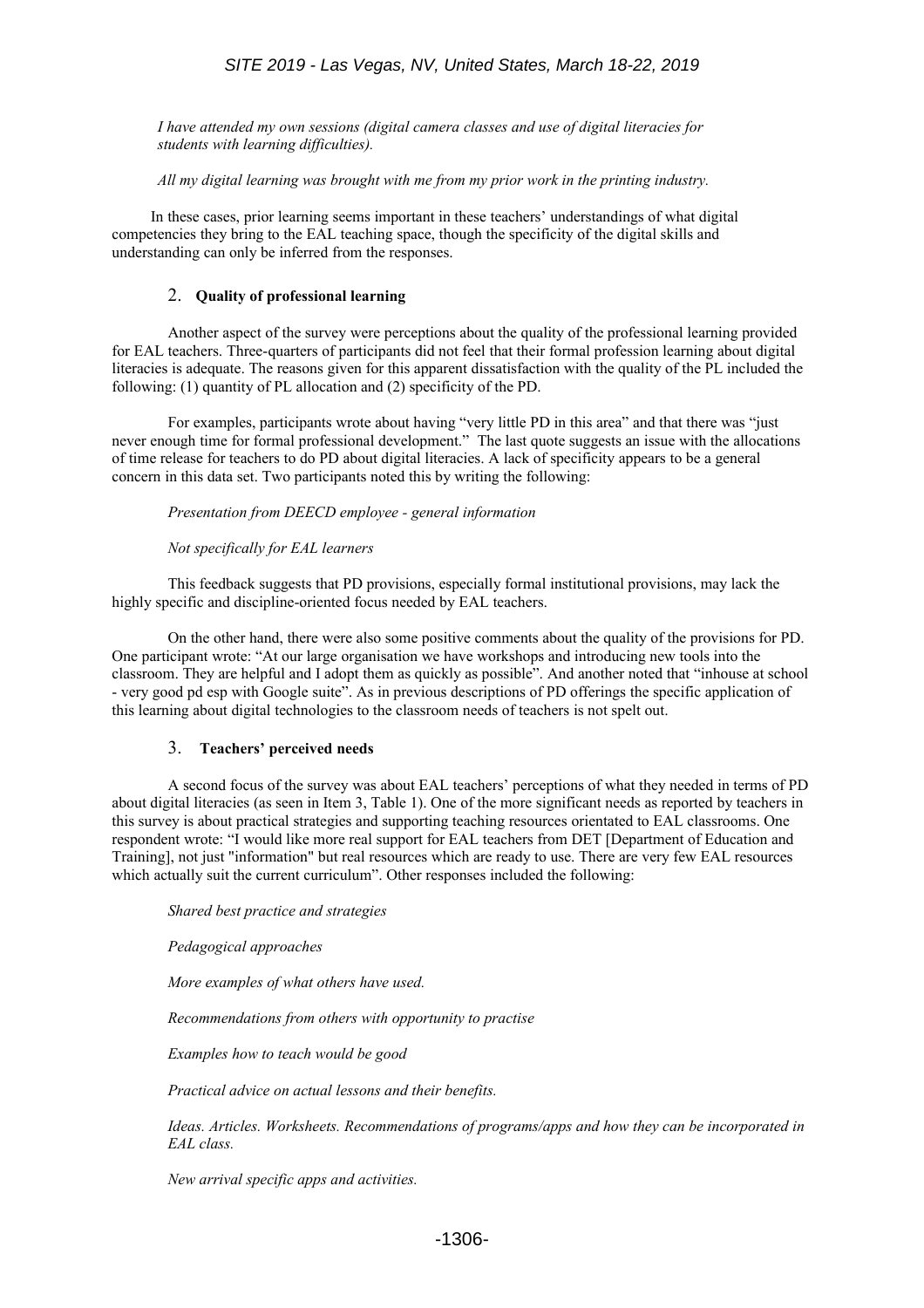Clearly, in these examples, there is a considerable inclination to see PD not only in terms of the learning about digital literacies but also in regard to both material provisions and the accompanying pedagogical practices.

Another notable emphasis in what teachers perceive they need is more formal PD that is specific to digital literacy learning in EAL. There were a variety of responses in this regard, which ranged from "Short bite sized training", to "PD specific to digital literacy", "More specific PD on digital literacies and what should be covered" and "pd which is EAL specific". Several participant responses also identified the need for training in particular apps, summed up by the comment: "Training in using podcasts, Training in utilising useful tools on the mobiles." Another participant wrote: "Use of Active Inspire so I can re-fresh my skills with the IWB and flip charts to meet needs of students. Use of apps that are particularly suited (e.g. spelling programs). Also, software such as Boardmaker so I can design more games for my students." In these examples, the specificity of the needs of the teacher is quite pronounced.

Within this data set, whilst limited to short qualitative comments, there is a strong emphasis on the PD that is focused both on the specificity of the material offerings and, importantly, on the pedagogical underpinnings that accompany that material provision (Dudeney & Hockley, 2016). One participant points to the apparent dire nature of current provisions by writing the following: "As yet, l haven't come across any EAL classes that have incorporated "digital literacies". Another participant identified the following needs: "PD for using Blackboard, Canvas, Google Docs, Padlet". It is unclear if the reported needs were about pedagogy or simply about how to operate particular software or apps.

# **Discussion**

The findings of this study suggest that EAL teachers mainly rely on formal professional learning opportunities provided by their institutions in relation to digital literacies. For them, it is an accessible and important form of professional learning. However, there was an apparent disconnect between what was currently provided or available in different forms of professional learning and what EAL teachers perceived they need to be able to teach digital literacies. While existing forms of professional learning allowed for developing some knowledge and understanding about digital literacies, they only partly catered for EAL teachers' learning needs in a generic sense. By contrast, EAL teachers reported more focused needs related to the materiality of teaching digital literacies and its specificity for EAL settings. In particular, there was a high demand for physical and digital resources together with supporting pedagogies.

While the importance of material resources cannot be underestimated, the teachers' limited reference to the role of their professional agency in using these resources is somewhat alarming. Of course, agency depends on material provisions and pedagogical understandings, and cannot be enacted without both. As Ávila (2013) argues: "engaging with digital literacies requires initiative; they do not simply land in your mind through completion of a simple list of what-to-do." (p.106). This call is even more important for EAL contexts which are multiple, diverse and thus, requiring careful adaptation and modification of learning materials and pedagogies.

Plainly, the need for specialised material provision and a greater focus on teachers' agency in the context of professional learning initiatives and offerings is crucial, supporting existing recommendations for professional development programs about digital literacies (Burnett, 2011; Dudeney & Hockley, 2016; Dutt-Doner et al., 2006; Chik, 2011; Karchmer, 2001; Tour, 2015).

Previous research has suggested that professional learning offerings need to teach practitioners how to integrate digital literacies in their language programs (Dudeney & Hockley, 2016). This study identified that EAL teachers need a combinations of material resources, social engagement, mentoring and pedagogical capacities to be able to teach digital literacies effectively.

#### **Conclusion**

Teaching digital literacies as part of EAL programs is critical to the contemporary needs of English second language learners. This study suggests that EAL teacher professional development is essential to all the efforts to enrich and improve learning about digital literacies across all sectors. Professional learning does not guarantee transformations in practice, but its importance cannot be underestimated. Also, highly important is the centrality of specific material resources to complement PD provisions by institutions, together with appropriate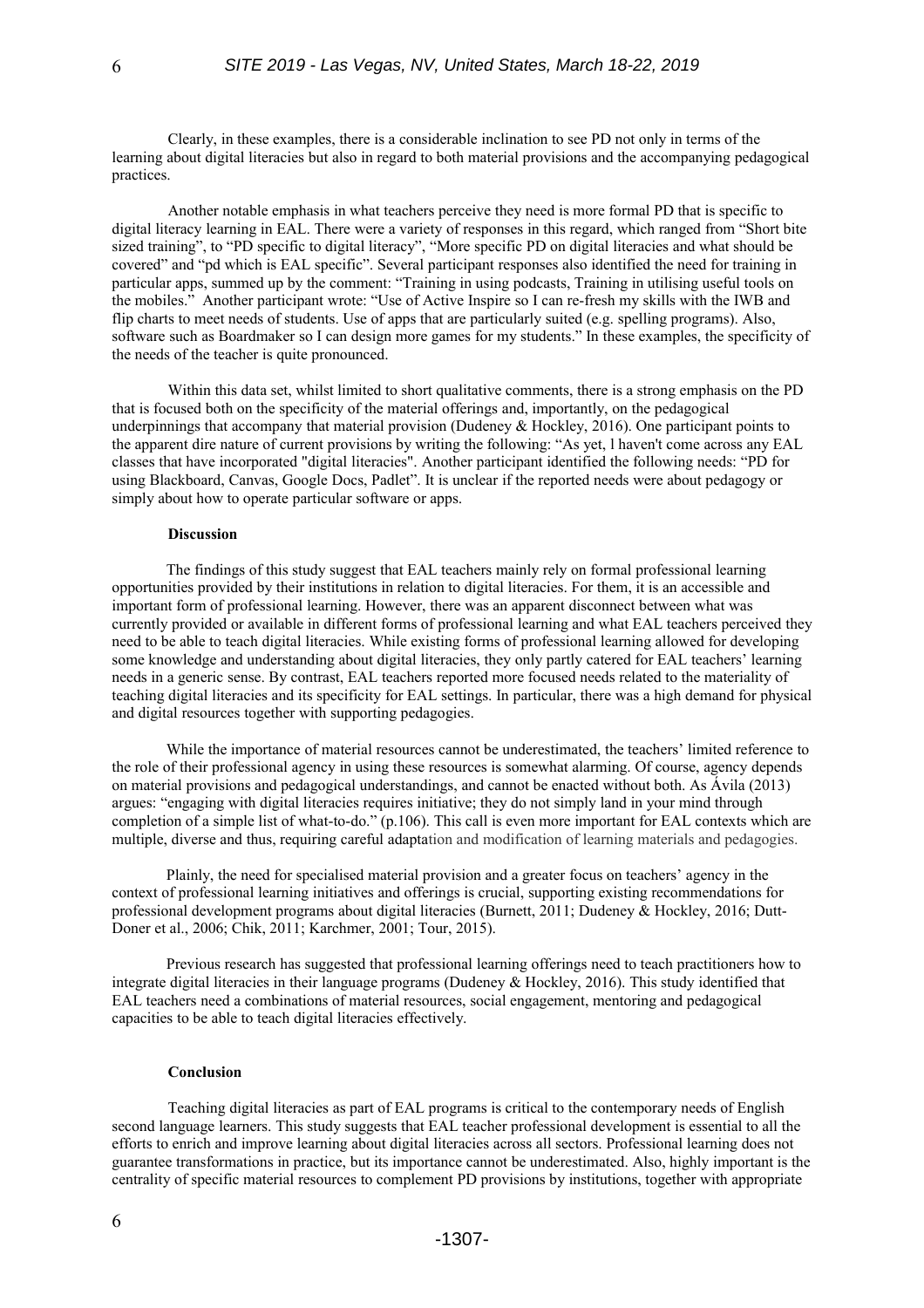pedagogical practices that support the resources. There is a clear need for further research, suggested by the lack of literature about EAL teachers professional learning about digital literacies. There is also a need for more specific and nuanced approaches to professional development about digital literacies for EAL practitioners.

#### **References**

- Andrei, E. (2017). Technology in teaching English language learners: The case of three middle school teachers. *TESOL Journal, 8*(2), 409-431.
- Ávila, J. (2013). Participatory culture gets schooled: reflections on a digital literacies course. *Teaching Education, 24*(1), 97-111. doi:10.1080/10476210.2012.727388
- Barad, K. (2003). Posthumanist performativity: Toward an understanding of how matter comes to matter. *Signs: Journal of women in culture and society, 28*(3), 801-831.
- Barad, K. (2007). *Meeting the universe halfway: Quantum physics and the entanglement of matter and meaning*. Duke University Press.
- Barton, D., & Hamilton, M. (2012). *Local literacies: Reading and writing in one community*: Routledge.
- Burnett, C. (2011). Pre-service teachers' digital literacy practices: exploring contingency in identity and digital literacy in and out of educational contexts. *Language and Education, 25*(5), 433-449.
- Center for Multicultural Youth. (2017). *Settlement in the digital age*. Retrieved from https://www.cmy.net.au/sites/default/files/publication-documents/Settlement%20in%20the%20digital %20age\_Jan2017\_0.pdf
- Chik, A. (2011). Digital gaming and social networking: English teachers' perceptions, attitudes and experiences. *Pedagogies: An International Journal, 6*(2), 154–166.
- Cruickshank, L., & Trivedi, N. (2017). Beyond Human-Centred Design: Supporting a New Materiality in the Internet of Things, or How to Design When a Toaster is One of Your Users. *The Design Journal, 20*(5), 561-576.
- Dooly, M. (2009). New competencies in a new era? Examining the impact of a teacher training project. *ReCALL, 21*(3), 352-369.
- Dudeney, G., & Hockley, N. (2016). Literacies, technology and language teaching. In F. Farr & L. Murray (Eds.), *The Routledge Handbook of Language Learning and Technology* (pp. 115-126). New York, NY: Routledge.
- Fenwick, T., Edwards, R., & Sawchul, P. (2011). *Emerging Approaches to Educational Research. Tracing the sociomaterial.* London: Routledge.
- Gardiner, V., Cumming-Potvin, W., & Hesterman, S. (2013). Professional learning in a scaffolded' multiliteracies book club': Transforming primary teacher participation. *Issues in Educational Research, 23*(3), 357.
- Green, B., & Beavis, C. (2012). *Literacy in 3D: An integrated perspective in theory and practice*. Camberwell, Vic.: ACER Press.
- Hafner, C. A., Chik, A., & Jones, R. (2015). Digital literacies and language learning. *Language Learning & Technology, 19*(3), 1-7.
- Hanson-Smith, E. (2016). Teacher education and technology. In F. Farr & L. Murray (Eds.), *The Routledge Handbook of Language Learning and Technology* (pp. 210-222). New York, NY: Routledge.
- Honan, E. (2012). A whole new literacy': Teachers' understanding of students' digital learning at home. *The Australian Journal of Language and Literacy, 35*(1), 82.
- Jacobson, E. (2016). Expanding notions of professional development in adults basic education. In M. Knobel & J. Kalman (Eds.), *New literacies and teacher learning: Professional development and the digital turn* (pp. 173-194). New York: Peter Lang.
- Jones, R. H., & Hafner, C. A. (2012). *Understanding digital literacies: A practical introduction*. New York: Routledge.
- Karchmer, R. A. (2001). The journey ahead: Thirteen teachers report how the Internet influences literacy and literacy instruction in their K-12 classrooms. *Reading Research Quarterly*, 36(4), 442-466.
- Lotherington, H., & Jenson, J. (2011). Teaching multimodal and digital literacy in L2 settings: New literacies, new basics, new pedagogies. *Annual Review of Applied Linguistics, 31*, 226–246.
- Orlikowski, W., & Scott, S. (2008). *Sociomateriality: Challenging the Separation of Technology, Work and Organization.* London: London School of Economics.
- Orlikowski, W. J. (2009). The sociomateriality of organisational life: considering technology in management research. *Cambridge journal of economics, 34*(1), 125-141.
- Pahl, K., & Rowsell, J. (2005). *Literacy and education: understanding the new literacy studies in the classroom*. London: Paul Chapman.
- Summey, D. C. (2013). *Developing digital literacies: A framework for professional learning*: Corwin Press.